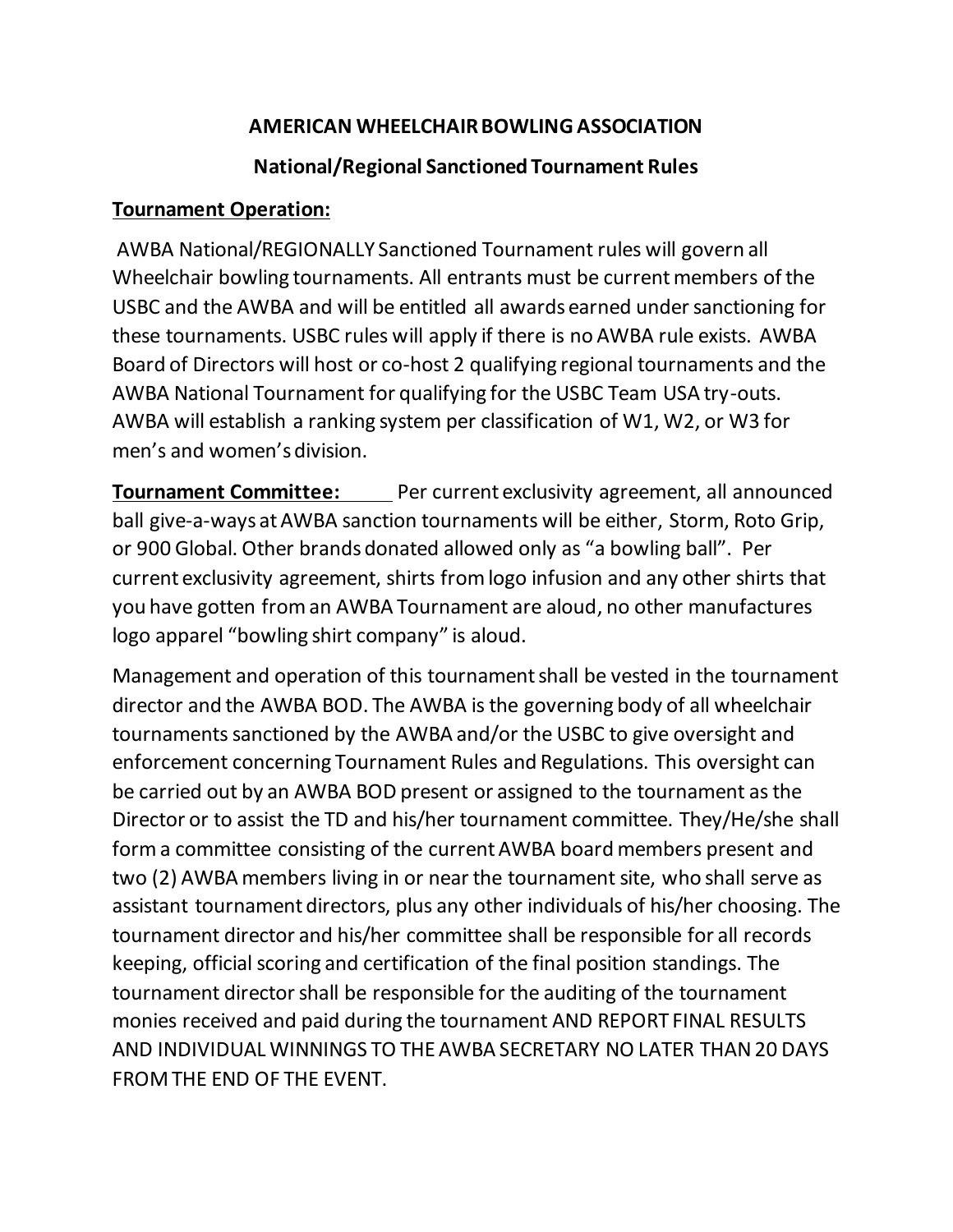**Eligibility:** Only bona-fide members of the AWBA, in good standing, shall be eligible to compete in an AWBA National/REGIONAL Tournaments. All disabled bowlers applying for membership in the AWBA must also belong to the USBC. Individuals who have been suspended by the AWBA or USBC are ineligible to compete in this tournament. All bowlers must bowl from a wheelchair and enter under his/her name. Bowlers unattached to a USBC certified league yet has an AWBA Tournament average, may bowl in the division in which they are assigned. As person not possessing a certified average or an AWBA Tournament average, must bowl scratch. The AWBA does not allow multiple entries.

**Closing Date:** All entries must be postmarked no later than the first Post Office business day following the closing date set by the tournament director. Entries postmarked after that date may be deemed ineligible and returned. All entries must be completely filled out, and all applicable fees included with the entry, as well as documentation required to verify the stipulated average information. Incomplete entries may be deemed ineligible and returned. If an entrant is unable to compete, regardless of reason and withdraw within the 2 weeks prior to the start of an event will receive no refund. For individuals withdrawing prior to the two weeks prior will receive a refund minus any set expenses that have already be paid by the Tournament Director. The Tournament Director may use his/her discretion in making a refund due to special circumstances.

**Registration:** Bowlers shall show membership cards to confirmed membership in both the AWBA and USBC. If the bowler cannot produce proof of membership, he/she must purchase the necessary membership card(s). All bowlers shall register at the Official tournament table at least thirty (30) minutes prior to the time his/her first squad of the day is scheduled, where he/she will receive lane assignments and scheduling information.

**Entering Averages:** The designated individual appointed by the Chairman will be responsible for the calculations of Entering Averages for all bowlers. This individual will provide all Tournament directors entering averages for bowlers entered into a given tournament. The Tournament Director must adhere to the

.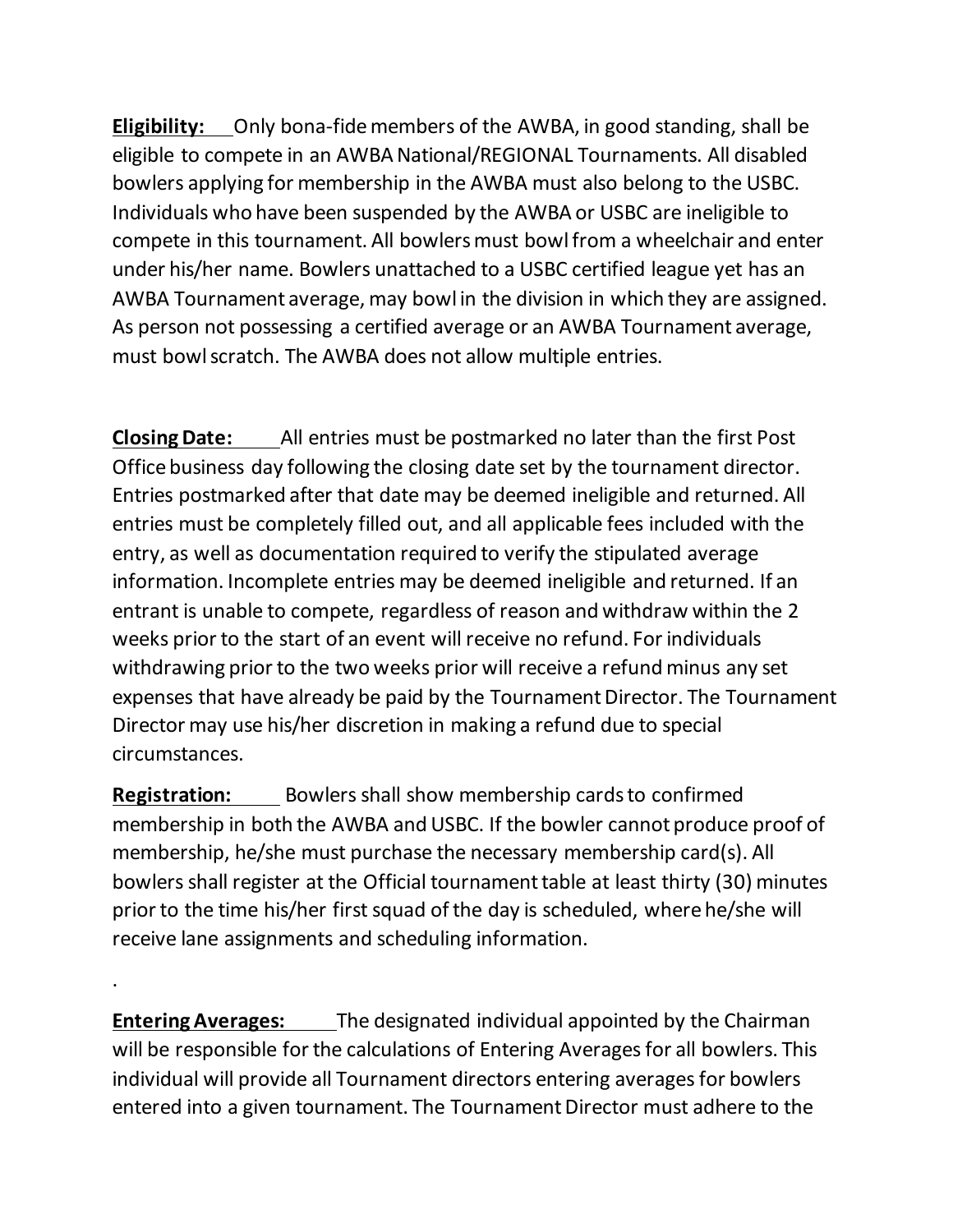Adjusted Tournament averages provide. Failure to comply with this rule will have the sanction voided by action of the AWBA board members present and no awards will be recognized for said tournament. If none of the above applies, he/she must bowl scratch. Book averages older than 2 years will not be considered in the calculation of an entering average to an event. For the AWBA National Tournament, the final entering average will be determined using the most current book average posted on bowl.com as of May 25. Any change in book average after that date will not be used to establish entering average. No book average older than 2 years will be used in the calculation of averages. Penalties: If a bowler does not submit his/her highest average to the tournament director, he/she will be subject to disciplinary action. That action will cause him/her to forfeit all money and prizes won and face possible suspension from all AWBA tournaments for up to one (1) year.

**Adjusted Tournament Average:** Whereas the AWBA has adopted the adjusted tournament average rule for all events conducted at a Regional or National Tournament only, within the following parameters, to compel competitors to enter tournaments using the following method to determine adjusted tournament Average. This rule applies to all AWBA sanctioned events.

\*A: USBC rule 319 will not apply; money won has no bearing on potential tournament average adjustments of any individual competitor.

Calculation of an Adjusted Tournament Average will be determined in the following fashion:

1. Said adjusted tournament average is based on a minimum of one event, of a minimum of 12 games.

2. The Average will be calculated by taking the most current USBC book average. Should a composite average exist, the composite average will be used. The book average is added together with all AWBA tournaments within the last 12 months divided by the number of tournaments bowled plus the book average. Example: 4 Tournament added together equals 400 plus book of 100 giving a total of 500 divided by 5 (4 Tournaments plus 1 book) giving the individual an Adjusted Tournament Average of 100.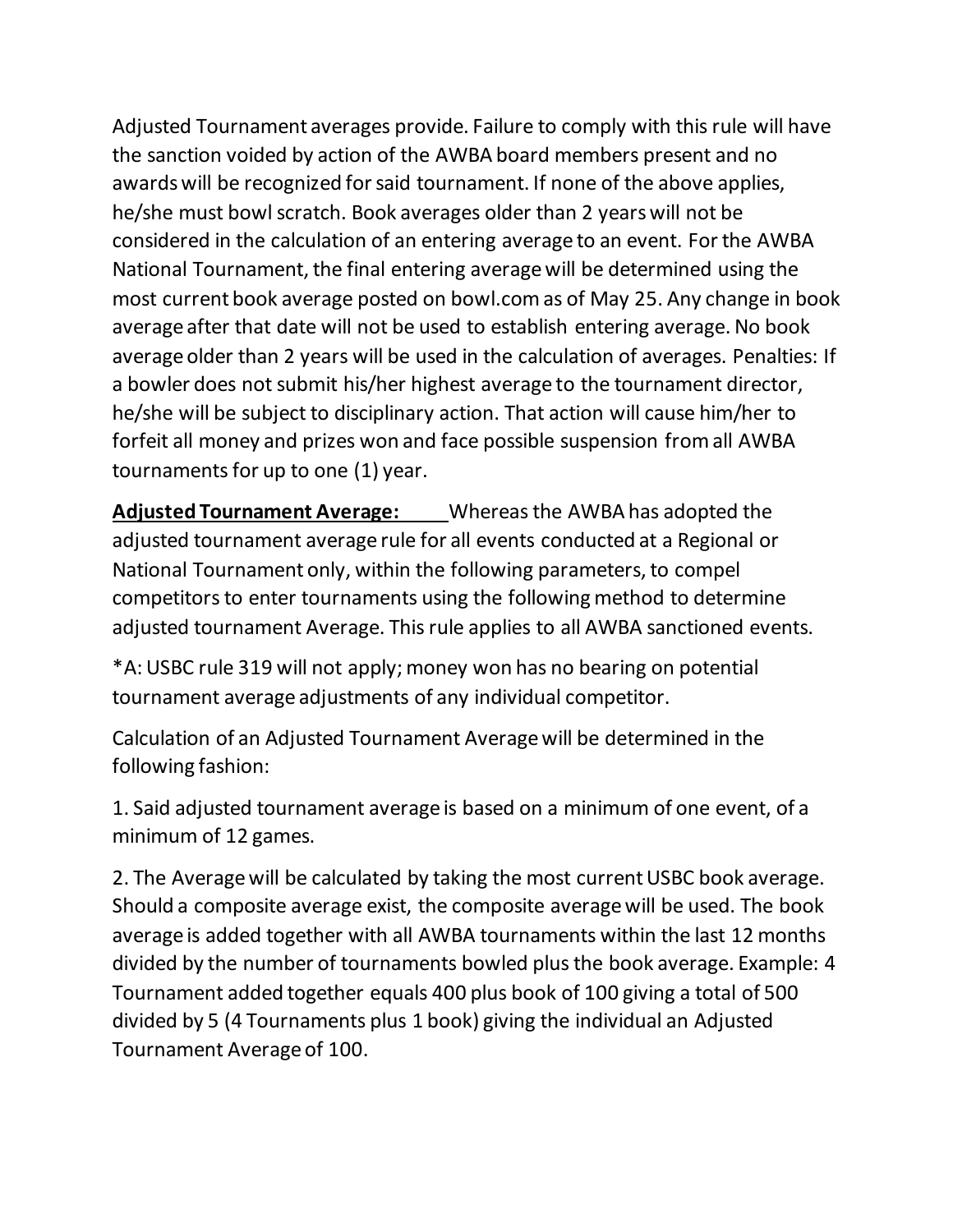3. For a new bowler\*, a league sheet from a sanctioned league will be accepted for the first tournament entered as long as 12 games have been bowled.

C: The AWBA designee shall be responsible for tracking adjusted tournament averages and will provide tournament directors with updates prior to closing dates of current tournament applications whenever possible.

D: All individuals affected by the adjusted tournament average will be mailed or emailed a confirmation with the adjusted average listed of that event. It remains the individual bowler's responsibility to maintain his/her own record, including scores if a challenge is offered to the accuracy of the designee's calculations.

E: A Bowler that has not bowled an AWBA event for a period of 2 years or longer may enter a tournament under the same conditions as a new bowler.

H. Should a bowler not possess an AWBA tournament average, a USBC Book average or sanctioned leagues sheet must bowl Scratch. \*A new bowler will be defined as an individual which has never participated in an AWBA Sanctioned tournament or one that has not participated in an AWBA event for a period of more than 2 years.

**Division Placement:** Entrants must designate on his/her entry form whether he/she will enter the scratch division or the handicap division. Those opting to bowl in the handicap division will be placed in either the "A" or the "B" division according to the tournament rules and will be eligible for awards in the corresponding division.

### **Scratch Division**

By total pin fall, the top eight (8) qualifying scratch scores bowled through the qualifying rounds will advance into match play competition. If a tie exists for 8th place, a full game will be bowled to determine the match play field. All other scratch bowlers will be placed accordingly as to pin fall for final position standings. The bowler entered in the scratch division achieving the highest pin total after qualifying and match play will be declared the High Qualifier in the scratch division. All qualifying pins will be carried forward into match play for the head-to-head competition. Each game won in match play will be awarded 30 bonus pins. The actual pin will determine position standings. The top five (5) qualifiers after match play will compete in a stepladder roll off to determine the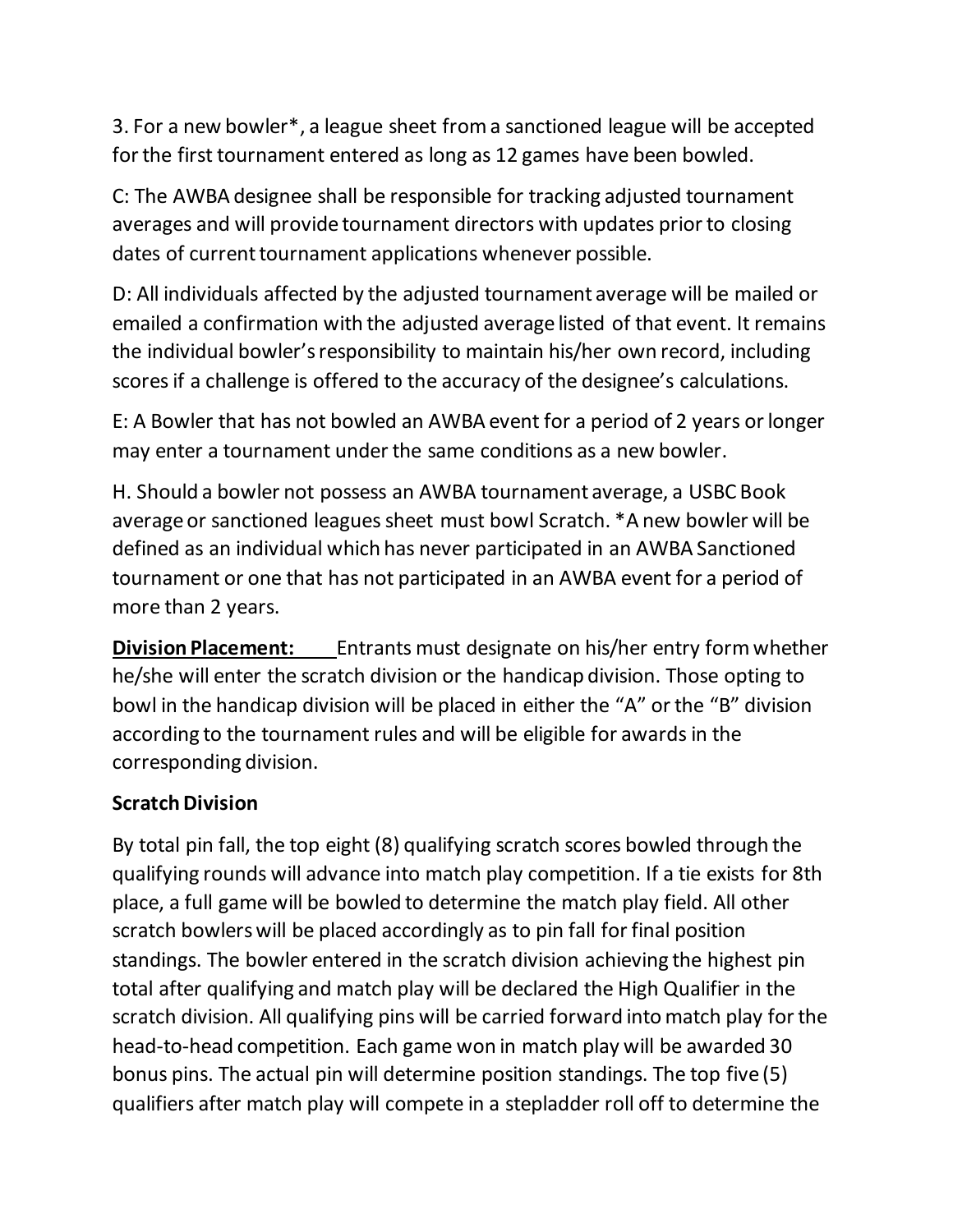winner of the scratch division who will be declared the AWBA National/REGIONAL Scratch Champion, along with all other awards as appropriate.

## **"A" Division**

After the closing date, the tournament director shall place all entries, not entered in the scratch division in descending order by entering average. The "A" division shall comprise one-half of the entries entering the handicap division. If in the process of making up the roster for the "A" division, he/she finds the split to have more than one individual with the same average, all like averages will be placed into the same division. Once the roster has been set, the tournament director shall not be required to further balance the divisions regardless of one or more bowlers drop out regardless of circumstances. The top five (5) qualifiers of the "A" after qualifying will compete in a stepladder roll off to determine the winner of the "A" division who will be declared the AWBA National/REGIONAL "A" Division Handicap Champion and shall receive all other awards as appropriate.

## **"B" Division**

The "B" division shall be those bowlers not placed into the "A" division as instructed above.

**Roll-off's:\_** A person that qualifies for the stair step (stepladder) roll-off will complete their given match fully unless their withdrawal from a match is a result of a physical or mechanical nature. Should a person withdraw from a roll-off match for any other reason that individual will be removed from the results of the roll-off and will receive a monetary reward granted to the  $6<sup>th</sup>$  place payout. The 6<sup>th</sup> place person will still receive the monetary funds posted for the tournament.

**Tie Scores:** Should the score be tied at the end of 10 frames, a 9th and 10th frame roll off will be held to calculate a winner. In the case of the tie being in the handicap divisions, the appropriate handicap will be given for each frame to each bowler.

**Handicap percentage:** The percentage of handicap used for sanctioned AWBA tournaments shall be the difference as calculated from 90% of 210 scratch pins. No calculations should be "hand figured" and any calculated value may not be rounded up.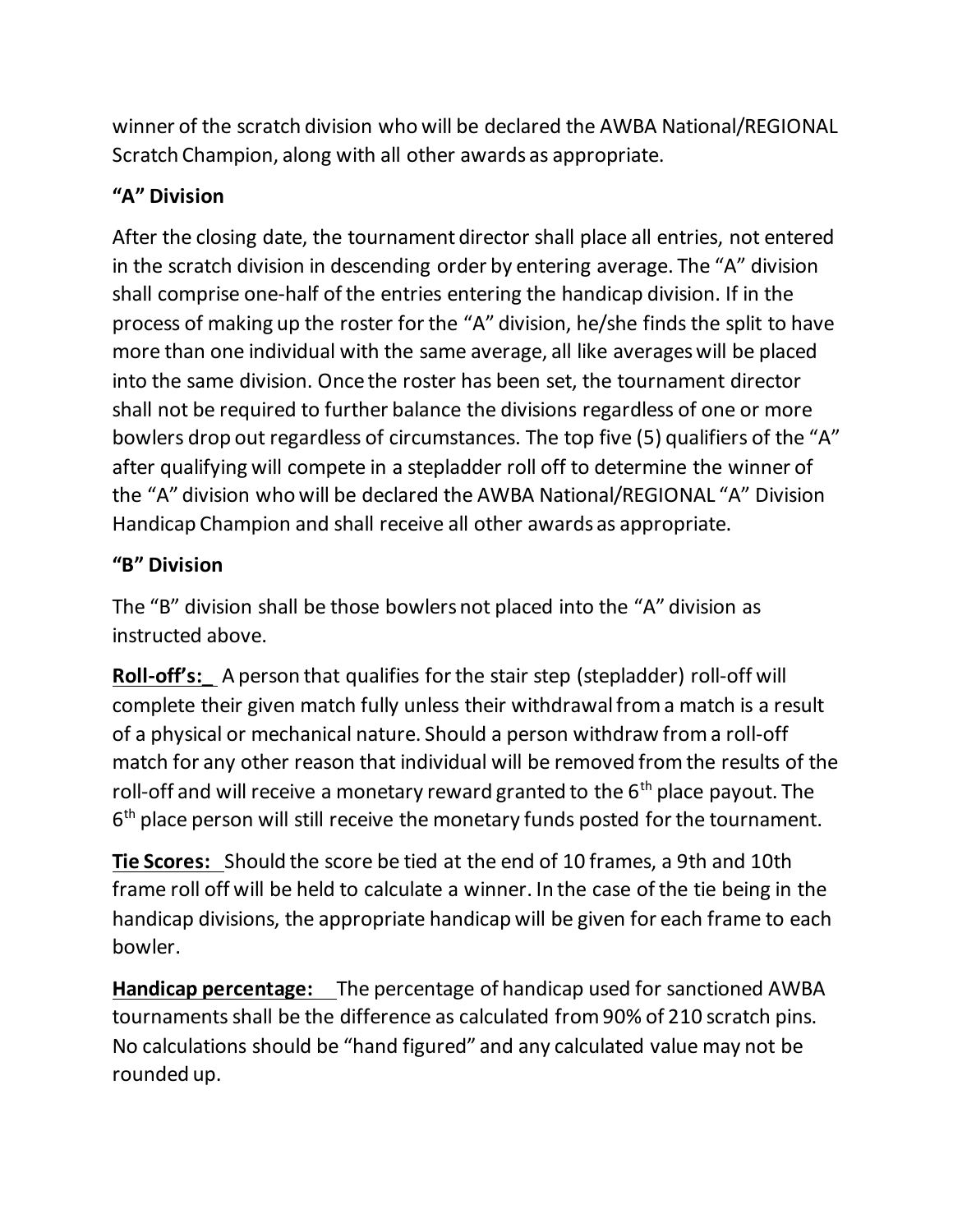**Individual Awards National Tour.:** Awards will be based on the first twelve (12) games of qualifying in the scratch division and the fifteen (15) qualifying games in the "A" and "B" divisions. Bowlers will only be allowed to receive awards eligible in his/her respective division and the prize money will be split accordingly.

**Special Equipment:** Aid, devices, or mechanism may be used in the delivery of the ball (i.e.) ramp/chute. All other aids must have been previously submitted and approved by the AWBA New Equipment Committee. Each bowler must impart his/her own force or impetus to deliver the ball. Stick and Ramp bowlers may use a helper to position the bowler at the foul line and/or assist in placing the ball prior to delivery. The use of a helper must be reported on the entry form. Stick / Ramp Helpers/Ramps: Once the ball has been positioned, the helper must move him/herself away from the bowler before the ball is delivered. The helper may not hold or touch the bowler after the ball has been put in place. Helpers will be required to adhere to the AWBA dress code. A power chair using an Ikan bowling devise may roll to the foul line. All other power chair bowlers must be stationary at the foul line.

**Order of Bowling:** Lane assignments shall change with each scheduled shift. Each bowler shall successively and in regular order bowl on the lanes as assigned. Bowlers in the same division shall not be scheduled to bowl with only members in their own division… i.e., assignments shall include a mix of divisional bowlers. When it is required to bowl split shifts due to lack of sufficient lanes, the tournament director may schedule such shifts to be bowled consecutively.

**Delay of Game:** A bowler that has to leave the lanes (personal emergencies) after the commencement of bowling, shall have thirty (30) minutes make-up time in order to finish the frames/games missed. In cases of wheelchair breakdowns, the tournament director shall be advised of the delay. If, in his/her judgment the repairs shall be lengthy, he/she shall instruct the remaining bowlers to bowl 'out of turn'. After completion of the repairs, the bowler shall start bowling at the beginning of the next full game. He/she will be allowed to make up the missed frames or games after the completion of the scheduled shift. (A pacer may be used but is not mandatory when making up games.)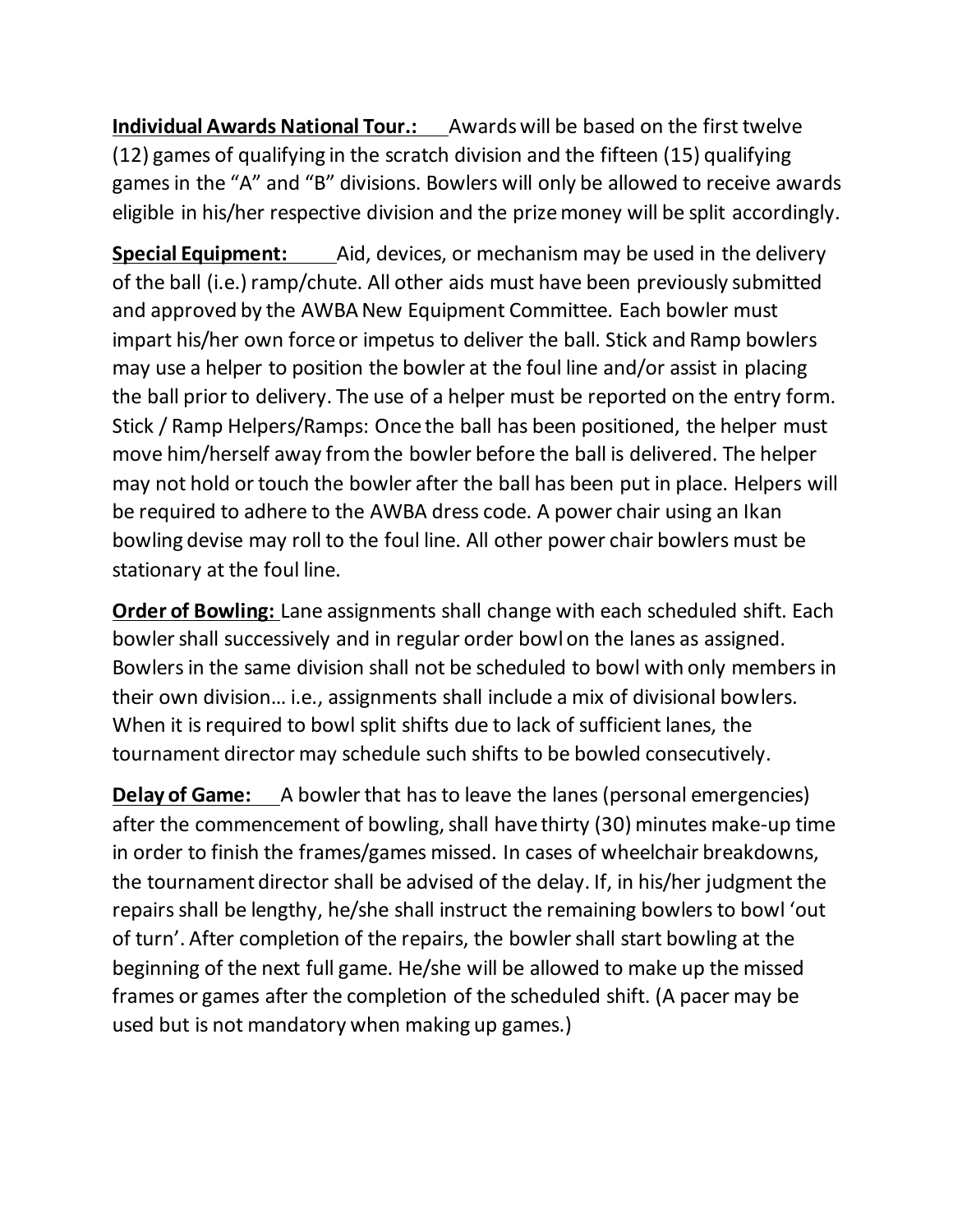**Steadying A Wheelchair:** No aid, device, mechanism or person shall be allowed to steady the wheelchair. It has to have been previously submitted and approved by the AWBA New Equipment Committee. In an emergency (wheelchair

**Stabilization:** A helper may steady or hold a wheelchair in position if approved by the Board of Director members attending the tournament. No part of the wheelchair (except the wheels) may touch the approach. No feet, hands, brace supports can make contact with the floor. Any additional device or weights attached to a manual wheelchair, or to the wheels of a manual wheelchair. (i.e. power assist wheels) for the expressed purpose of stabilizing the wheelchair or assisting the mobility of the user, shall not be prohibited. Furthermore, any strapping systems used for the express purpose of securing or stabilizing the bowler with their chair shall be allowed. Bowlers must remain fully seated on the wheelchair cushion during delivery of the ball. No part of the bowler's buttocks can be elevated above the seat by using the wheel/tire. Wheelchair cannot be higher than 21 inches (53.34 centimeters) from the wheelchair seat rail frame to the floor. An elevating power chair must be at its lowest normal seat height during competition, it can't be elevated to allow the bowler to stand during competition. The cushion on the wheelchair cannot exceed 5 inches (12.7 centimeters). Each bowler must impart his/her own force or impetus to deliver the ball.

**Stick, Ramp - Ikan:** For participants in an AWBA Bowling Tournament using a push stick or IKAN or any device attached to the wheelchair, such participant will under the USBC rule number 5 should such device touch the lane beyond the foul line. Such devise will be considered an extension of the bowler's body making it a foul should any part of the special equipment being used touch the lane beyond the foul line. The Ikan ramp may be of any length as long as it does not extend more than 3 feet past the front of the chair's leg rest and does not exceed the height of the bowler's chin when the chair is at its lowest normal height. For safety reasons, elevator chairs may not be elevated during competition. Ramp may be made of any materials as long as construction and attachment is safe for all. The ramp may extend past the foul line as long as no parts of the ramp or its components touch any part of the alley before, during or after release of the ball. It is up to the Ikan bowler to ensure/prove that the Ikan is not touching should a challenge be called. The Ikan ramp is legal during all competition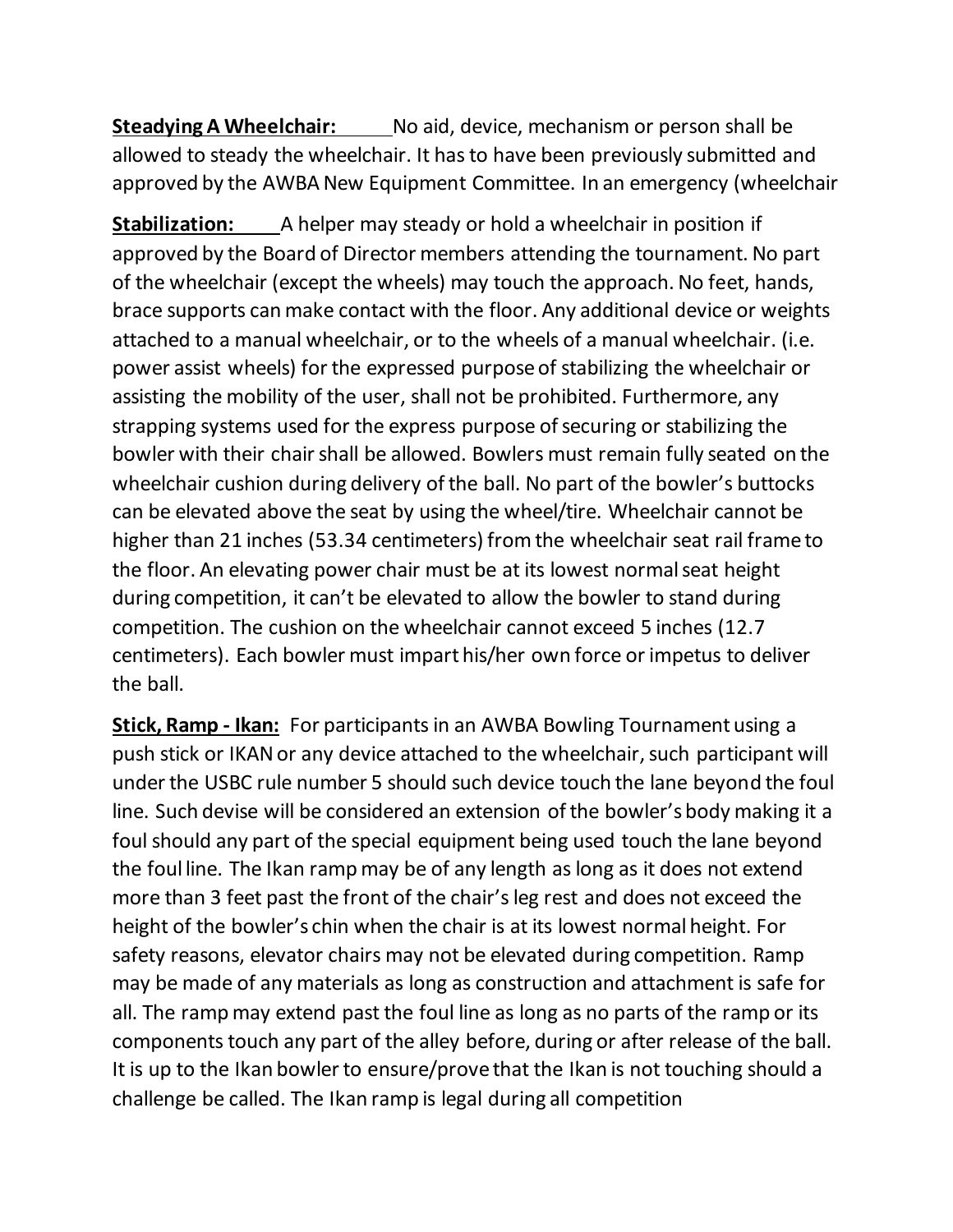**Fouls:** Foul lights will be used for the entire competition. A slow rolling ball shall not constitute a foul. No part of the body shall make contact with the floor beyond the foul line during the delivery of the ball. No objects shall be placed on the approach, or near the foul line, except the wheels of the wheelchair. The wheelchair may not come in contact with any foreign object… i.e., the foul light housings, during the delivery of the ball.

**Scorekeepers:** The BOARD APPROVED SCORING SYSTEM shall be the official scorer of the National/REGIONAL Tournaments and it shall be the responsibility of each bowler to verify the accuracy of his/her score before signing his/her score sheet. Should a signed score sheet be submitted with incorrect scores, the Tournament Director will perform an investigation to determine whether the scores were submitted with the intention of deceiving the Score keeper and Tournament Director. A comparison will be made to compare scores submitted by the bowler with the scores recorded by the host center. Should it be determined that the incorrect scores were submitted by the bowler with the intention of deceiving the Tournament Director, the bowler will be disqualified from the tournament and suspended from the AWBA for a period of one year. The bowler in question must request after serving the period of one year, his/her return to the AWBA. The request must be made to the Board of Directors of the AWBA and their decision will be final.

**Tardy Bowlers:** Tardy bowlers arriving after the beginning of the scheduled shift in progress shall receive 'zero' for each frame missed, and shall be allowed to commence bowling in the next frame after the one in progress.

**Tie Scores:** In the event of a tie for 6th place or higher, a 9th and 10th frame roll off will be bowled to break the tie. If the tie remains, additional 9th and 10th frames SINGLE BALL ROLLOFF will be bowled until the tie is broken. Any other ties below 6th place will remain, and the prize money split accordingly. Ties in the handicap divisions will be allowed the appropriate handicap for each frame (10% per frame.)

**Misconduct/Unfair Tactics:** Any bowler who, in the judgment of the tournament director, conduct themselves in an un-sportsmanlike manner, uses profanity, profane gestures, throws, bangs, hits fixtures, or who engages in improper tactics or conduct, including, but not limited to physical, verbal or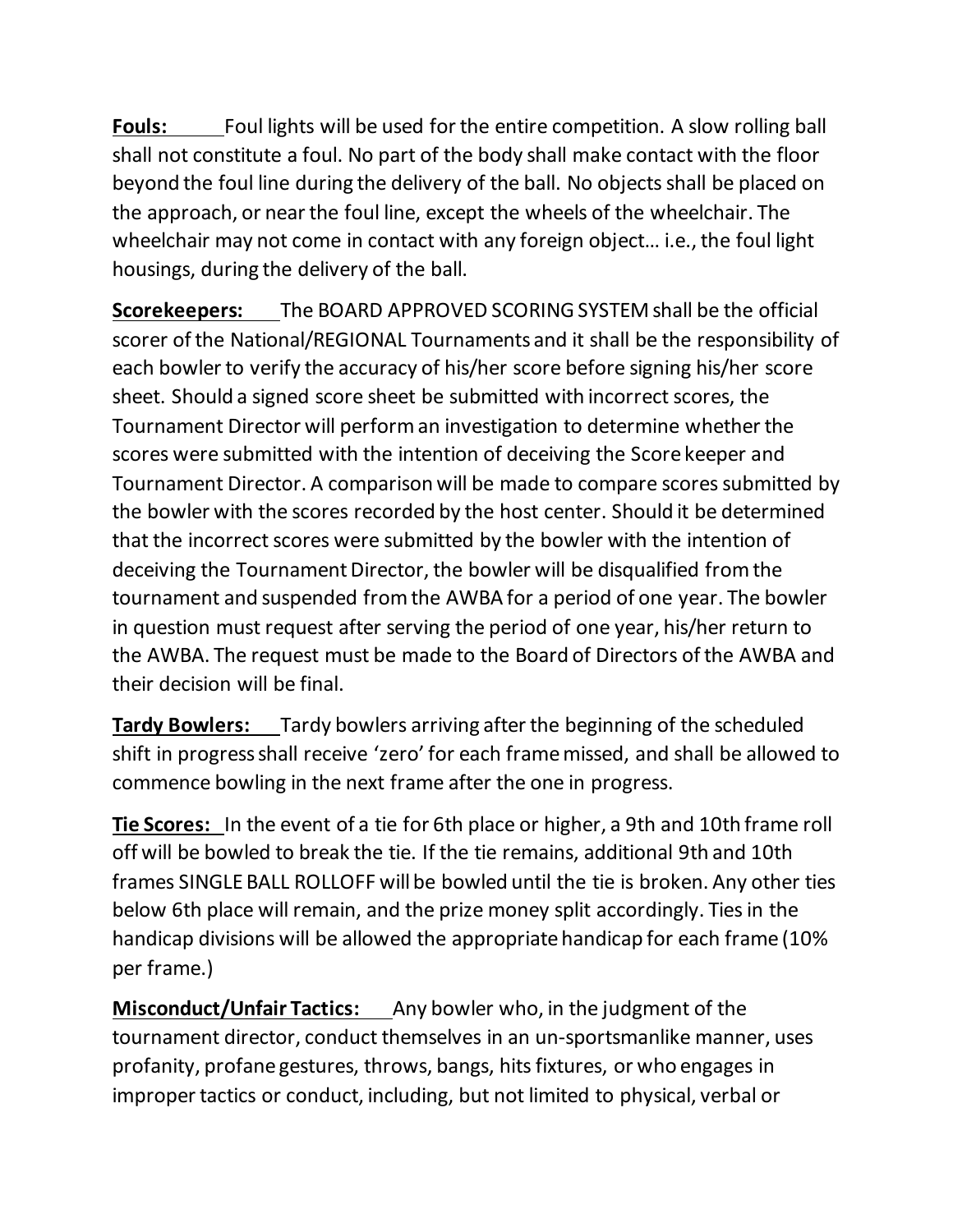taunting abuse toward other individuals, or becomes drunk, disorderly will be removed from the competition and disqualified. He/she shall forfeit his/her entry fee and rights to all tournament awards and prizes. There will be no drinking of alcoholic beverages during any portion of the tournament, unless otherwise stipulated by the tournament director.

**Resetting Pins:** Bowlers shall be allowed one re-rack per game during the tournament play. All other re-racks must be approved by a member of the tournament committee. All re-racks during roll off competitions may be requested fromthe tournament director or his/her designee.

**Dress Code:** The AWBA dress code shall be neat, clean and in good taste. The following standards shall be enforced in all AWBA tournaments. Unless cleared by Tournament Director and committee.

1. No headgear, hats, caps, headbands, bandannas, scarves, visors, sunglasses, or earphones.

2. No shorts, tee shirts or tank tops.

3. All shirts must have a butterfly or ribbed collar and be of plain design or only bowling jerseys manufactured by IAMBOWLING aka Logo Infusion will be allowed at AWBA Sanction Tournaments. Also allowed are shirt that have been given out at a previousAWBA sanction tournament. JERSEY WITH SASH COLLARS ARE PERMITTED.

4. Women's blouses must be sleeved. Halter tops, and blouses exposing the back are prohibited as are spaghetti straps.

5. Shirts shall not display inappropriate pictures or phrasing.

6. No exposed leg bag or any other urine receptacle.

**Blind Scores:** "Blind scores" shall not be permitted in a National Sanctioned Tournament.

**Appeals or Protests:** All appeals or any protest must be made in writing and signed by the individual making such protests or appeal. After review of the appeal or protest the tournament director shall make a decision and rule accordingly. If the tournament director cannot resolve the dispute, the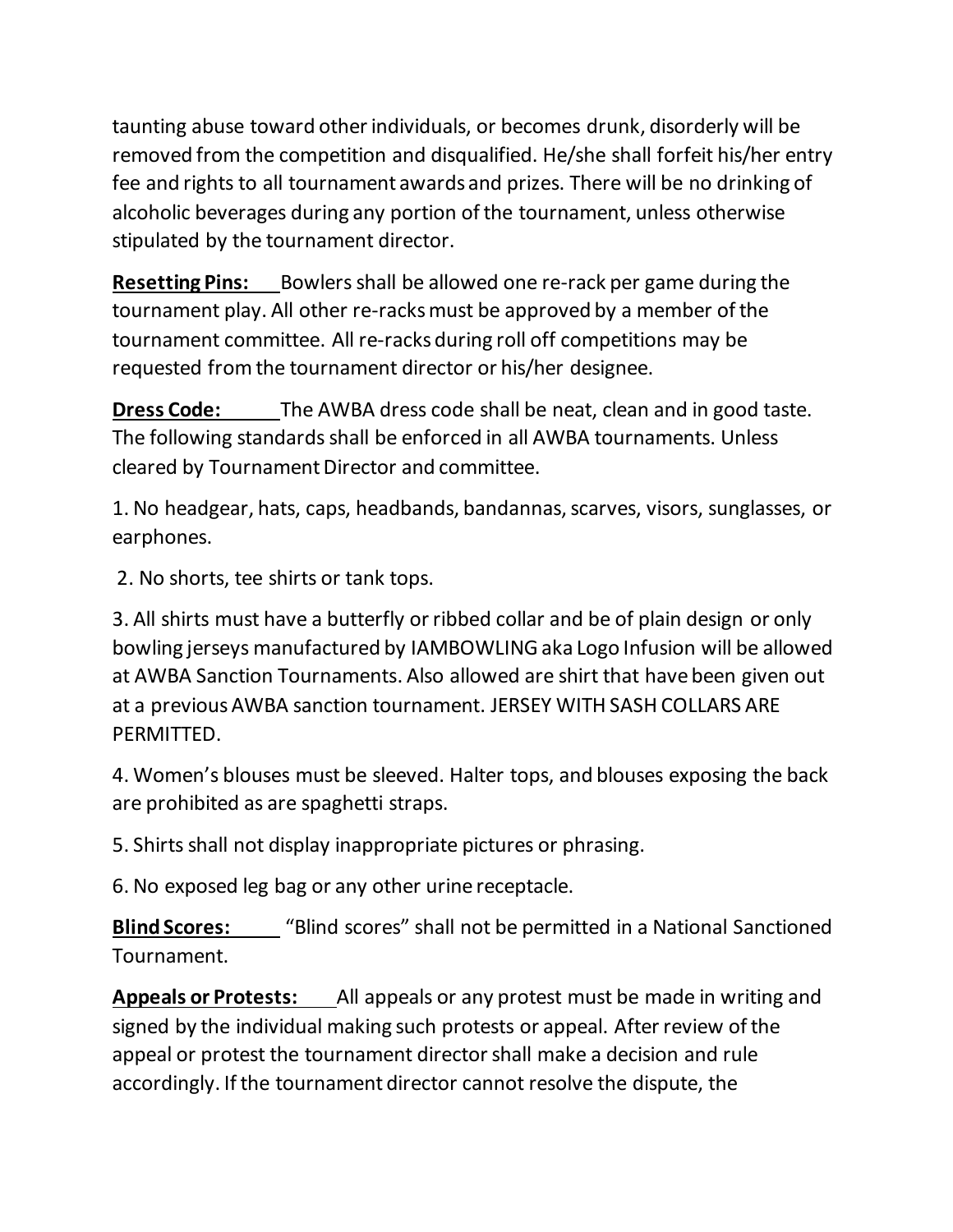tournament committee shall meet and render their decision, which shall be final. (The appeal may be presented to the USBC under rule 329 for USBC certified tournaments.

**Ratio of Prize Money:** The tournament director at AWBA Nationals is required to pay the top five (5) places in all divisions equal amounts. The minimum amount paid for 1st place in all division at the AWBA Nationals will be set at \$1500. The balance of the payouts for all other will be determined by the Tournament Committee and the Board of Directors. The minimum payout for all Regional Events shall be a minimum for 1st place of \$800.00. The balance of the top 5 will be determined by the Tournament Director. The remainder of each division will be paid using a ratio of one (1) in five (5) entries (20%) per division as a minimum payout for singles competitions. Other associated events (Welker Doubles, Ramus Triples Team, or future events yet to be named) will be paid out as determined by the tournament director and by the total number of entries, paying a minimum of 25% of the total entries.

Whereas: Certain prize funds are established at the National Bowling Tournaments and the categories are listed , numbered and rated as to prizes awarded., and each category is awarded, in full, to individual that made that category. Therefore: if more than one individual made that category each shall be given the full award of that category.

Distribution of Prizes: the prize money and that portion of the entry fee designated for the prize fund shall be returned 100% to the bowlers in accordance with the best interest of the bowlers as determined by the AWBA National Tournament Rules Committee and the AWBA Board of Directors.

Merchandise Contributions: Merchandise contributions or other monetary contributions to the tournament will be disbursed with the best interest as determined by the tournament committee.

AWBA national/sanctioned tournament rules apply to all AWBA sanctioned tournaments. The AWBA Executive Committee shall decide any questions as to the operation of the National Tournament that cannot be resolved by the tournament committee.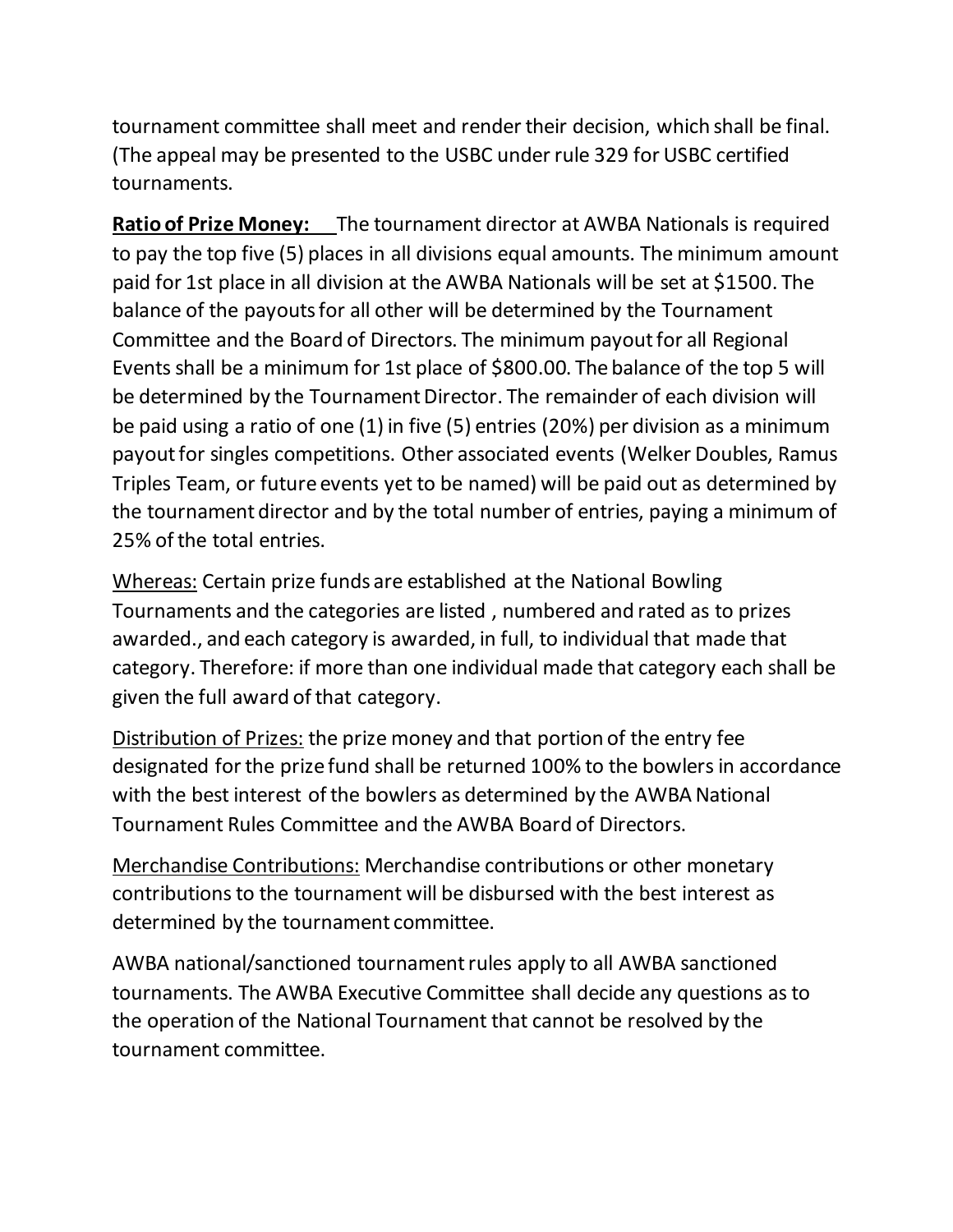**Side Pots:** NO scratch bowler shall be allowed to enter the Handicap Side Pots, but A or B division bowlers can enter in the Scratch Side Pots. If they want to be Scratch bowlers, their handicap should not be used in any portion of an AWBA sanction tournament other than the up/down event.

**Service Animals:** Service animals are to be kept in the back of the pit area away from bowlers. They can be kept behind the pit area with a partner, wife, or friend.

There will be Absolutely NO food or water for the animal maybe in the pit area.

# **AMERICAN WHEELCHAIR BOWLING ASSOCIATION Special Events Awards FOR THE NATIONAL CHAMPIONSHIPS ONLY:**

The AWBA holds several special events and offers certain awards in conjunction with the National Championship Tournament. The following guidelines pertain to each of these events. Specifically, all of these events will conform to previously stated AWBA national/sanctioned tournament rules.

## **Special Events:**

Tournament Operation: USBC rules and regulations and USBC accepted AWBA National/Sanctioned Tournament Rules will govern this tournament. All entrants must be current members of the USBC and the AWBA and will be entitled all awards earned under sanctioning for this tournament.

**Nelson Welker Doubles:** Doubles competition at the AWBA National Championships will be contested utilizing the USBC Format. Two team members will bowl a three-game set, using their respective handicaps. THE MINIMUM AVERAGE A BOWLER MAY RECEIVE TO COMPETE IN DOUBLES COMPETITION WILL BE 100. Upon completion of the contested 3 game set, winners will be determined by the highest team series with handicap respectively. There will be no cut based upon pins over average. Bowlers entering the competition without a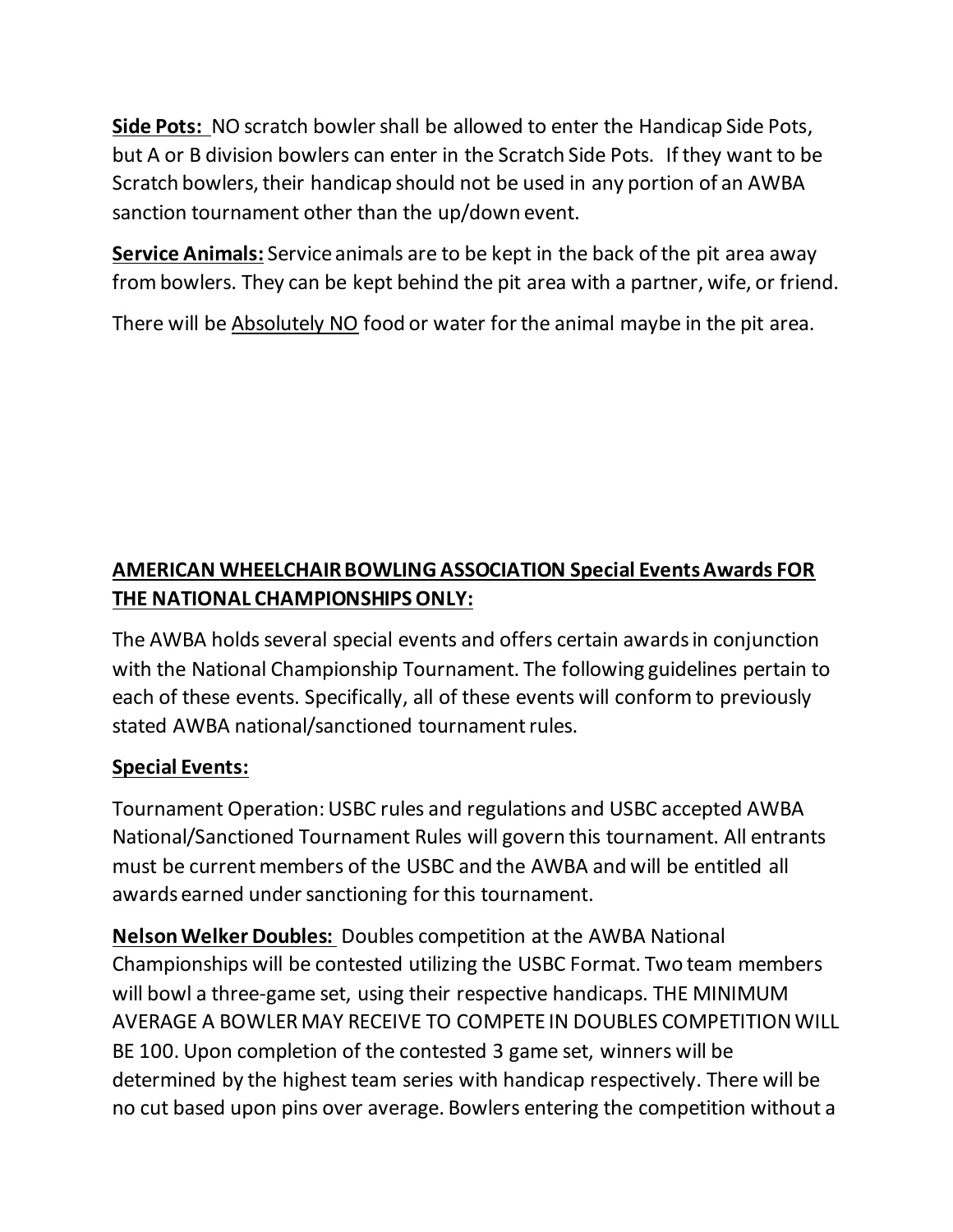partner will be paired to the best ability of the tournament director. A maximum handicap for Doubles competition at Nationals is 100 per bowler.

**Gene Ramus Handicap Team:** In addition to the rules governing AWBA tournaments, the following rules will be in effect for the handicap triples. Teams may be composed of any three (3) individuals with A LIMIT OF 500 TOTAL AVERAGE BETWEEN THE 3 TEAM MEMBERS. Total pins for three (3) games, plus the appropriate handicap (90% of 210) will determine the championship. Bowlers entering the competition without one or more partners will be paired to the best ability of the tournament director. The prize fund will be set accordingly as outlined previously. The maximum average for the 3 bowlers combined will not exceed 500.

**Al Uttecht Tournament of Champions:** The Tournament of Champions shall be open to any past singles divisional champion. The tournament director shall set the field from those qualified entries received for this tournament, who will participate in a three (3) game exhibition round. A bowler having won titles in more than one division may select which division he/she will compete within. The champions will be awarded plaques to the scratch and handicap winners of such competitions.

### **Special Awards:**

**Seniors Classic:** All "A" and "B" bowlers of a minimum age of sixty (60) before the commencement of the tournament shall be eligible to compete for the Seniors Classic Champion honors. The total pin fall after fifteen qualifying games shall determine the winner, who will be awarded an appropriate plaque.

**Richard Carlson All Events:** Scratch competitors achieving the highest pin fall resulting from the three (3) games of scratch doubles, three (3) game scratch scores of the handicap triples and the first twelve (12) games of singles qualifying shall be declared the Scratch All Events Champion and receive an appropriate plaque. Handicap competitors will use the same format except the award will be based on 21 games with appropriate handicap applied. This is the Carlson award.